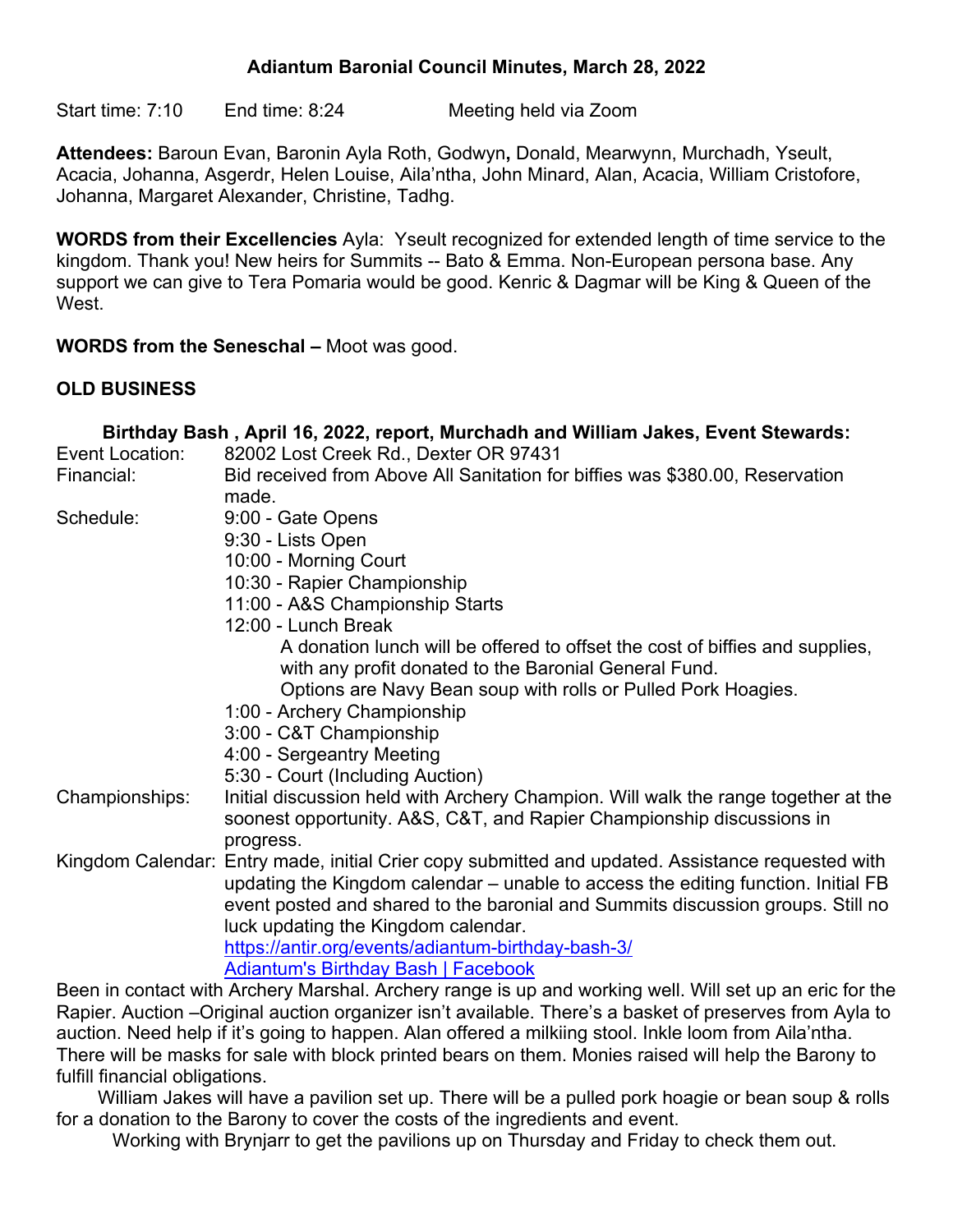### **Egil's Tourney report, Tadhg, Murchadh present (Durin):**

There has been a slight change to the event Steward team. Murchadh has now joined the team. Things are progressing.

**Tadhg** – numbers from 2 years ago are no longer good. Total of 16 units cleaned once a day was \$9,000 biffies. We needed to up the gate fee and cap the number of people staying. Discussion ensued, and there will be a separate Egil's meeting Tuesday evening to discuss utility costs vs. attendance numbers and bring a proposal to the Financial Committee..

#### **12th Night 2023 report**, **Yseult & Emma:**

Our focus over the past month has been the same -- getting our social media accounts established so that we can do the publicity needed prior to opening the room reservations at Valley River Inn. This has been excruciatingly slow due to complications with websites and emails at the Kingdom level. We have posted information on the Event website and social media to the effect that room registration information will appear the first week of April. As she works on our event, Emma is also documenting her process so that she can offer the Kingdom a manual for how to do this for future events. It is not intuitively obvious!

Once we have the social media accounts in place and the room reservations are open, we can turn our attention to other aspects of the event, like signing up merchants and making site tokens and more decorations.

Finances: We owe Valley River Inn \$7320 (\$6,000 + 22%) plus any other incidental expenses incurred during the event. We paid a \$1500 down payment last August. \$3000 is due September 13, and the balance, \$2820, will be due December 13, with any other incidentals payable immediately after the event. We will need to watch our expenditures through the end of this year. We will make money on 12<sup>th</sup> Night, but until then we need to be frugal. My fundraising sales of the Elf Hill Times made us \$60 at Summits Coronet Tourney last Saturday.

#### **NEW BUSINESS –**

**Open officer positions:** Youth Combat, Steel Combat & Rapier Marshal, Youth & Family.

**Johanna:** Could her church borrow half of Big Green, Gold Key and Yseult's banners for Vacation Bible School. Approved. All paperwork will need to be done carefully for this per Kingdom request.

### **OFFICER REPORTS**

**Arts & Sciences Aila'ntha of William's Keep:** Arts & Sciences will begin hybrid events on March 29th. Guest speaker on the history of oil painting plus stringing beads for the Summits Princess. We have preparations well in hand for Egils.

**Chamberlain, Brynjarr Olfúss:** Nothing significant to report. All loaned items are accounted for. Arrangements for Birthday bash equipment have been made.

**Chatelaine, Johanna Trewpeny**: Your Chatelaine was able to interface with newcomers at both arts and sciences and ARCHERY. What happy a month! Progress continues on projects for Egils, and birthday bash. Still experiencing difficulty with accessing the email, and remembering the week before about council reports. However, we will persevere! Thank you for your patience. Made a Discovery Quest for newcomers (or anyone) to help them learn more about the SCA. May have one for Birthday Bash as well.

**Chronicler, Yseult**: I took minutes at the January Baronial Council meeting and posted them to the files section of the Barony's Facebook Discussion group that evening. I sent them to the Web Minister who posted them in the Archives section of the Baronial website. I am working on the next issue of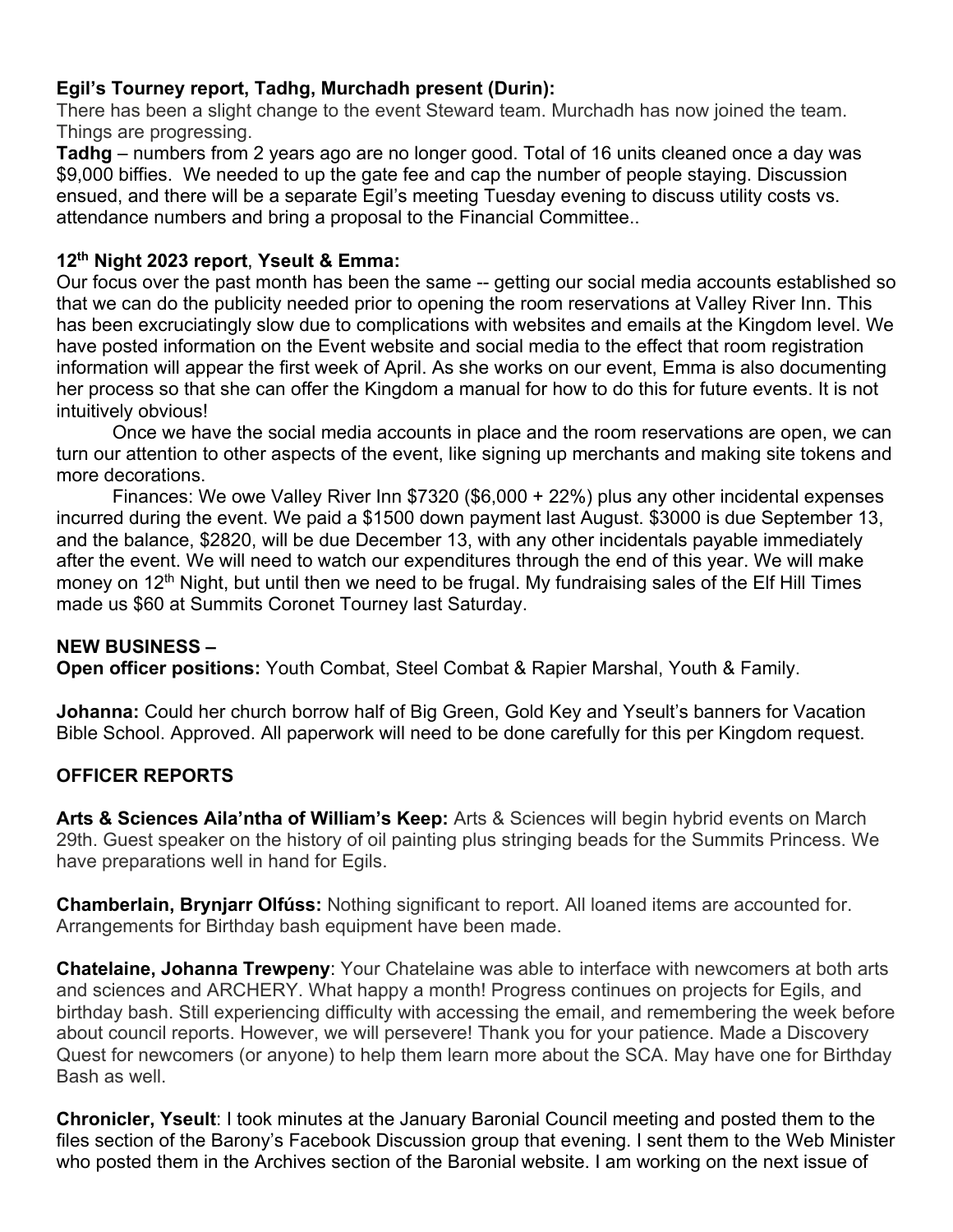the BiCranial Bear, which will include a history of Egil's Tourney and perhaps an interview with the first Baron of Adiantum.

## **Exchequer, Asgerd Audsdottirr**: Current balance: \$11,568.85

Activity: one donation of \$50, expense for storage locker. I have the checkbook and other physical Exchequer materials. I also have access to the 365 info. I'm still working to get online access to the bank account, I should have it Monday. I have the PayPal request form. Nothing is really happening in this office.

**Gold Key, Helen Louise:** Making 50 archer hats to sell at Birthday Bash and Egil's. We had a donation of really nice used garb and jewelry, some of which will be sold for fundraising. I made girls' dresses and lots oof belts. Will probably have lots of kids (10+) at Birthday Bash. Ayla offered to organize boffer fighting.

**Herald, Durin:** Nothing to report.

**Lists, Acacia**: Nothing to report. What does the office actually have – is there a box with paper, do I need to print report sheets, round robin recording sheets? Ayla: We can check with Brynjarr in the next few weeks and figure it out.

### **Marshals**

**Archery, Alan Bowyer:** The range in Dexter is now set up and functioning. Our first practice of the year was on 3/19, and we had five people shooting -- including two new people. Scores have been submitted for the other three. Next practice is Saturday.

**Armored Combat, Tati Sigurdsson**: The last couple of weeks we have seen an increase in attendance. With 4-5 fighters 2 of them are new fighters and last week had 3 new people from Adenvelt. Looking forward to the coming practices.

### **Steel Combat & Rapier: office is vacant**

**Thrown Weapons, Murchadh Monaidh Chroaibhe:** Practices have been held alternating Tuesdays with A&S, 5:00 – 7:00pm, and alternating Saturdays 9:00am – 12:00pm, at the Dexter Range, and are coordinated with Archery practices as weather allows. Practices are also adjusted so as not to conflict with Summits Events and the ten day black-outs ahead of Adiantum events.

Practices have been well attended by three to eight people. Scores have been reported and no injuries or accidents have occurred. All required COVID mitigation measures have been observed. The Baronial Trailer is located in Dexter with all hitch and door locks in place.

Thrown Weapons has been moved into the Barn for all weather – after sunset use. Archery range is set up with the exception of mats & targets, which will be set up as weather allows.

# **Youth Armored Combat:** office is vacant

**Scribe, Gillian FitzGilbert**: There isn't much to report, as I'm still working on the projects I reported on last month.

**Seneschal, Godwyn Renard**: Stepped up Sept. 2 years ago, term will be up in September so we will need a new Seneschal. For more info contact Godwyn.

Summits Moot yesterday, nothing really to report from that. Office is running smoothly.

**Web Minister, Tighearnán Cearrbhach O Faoláin:** The normal monthly updates have been completed. There is nothing additional to report at this time. Ayla: we will need a new web minister in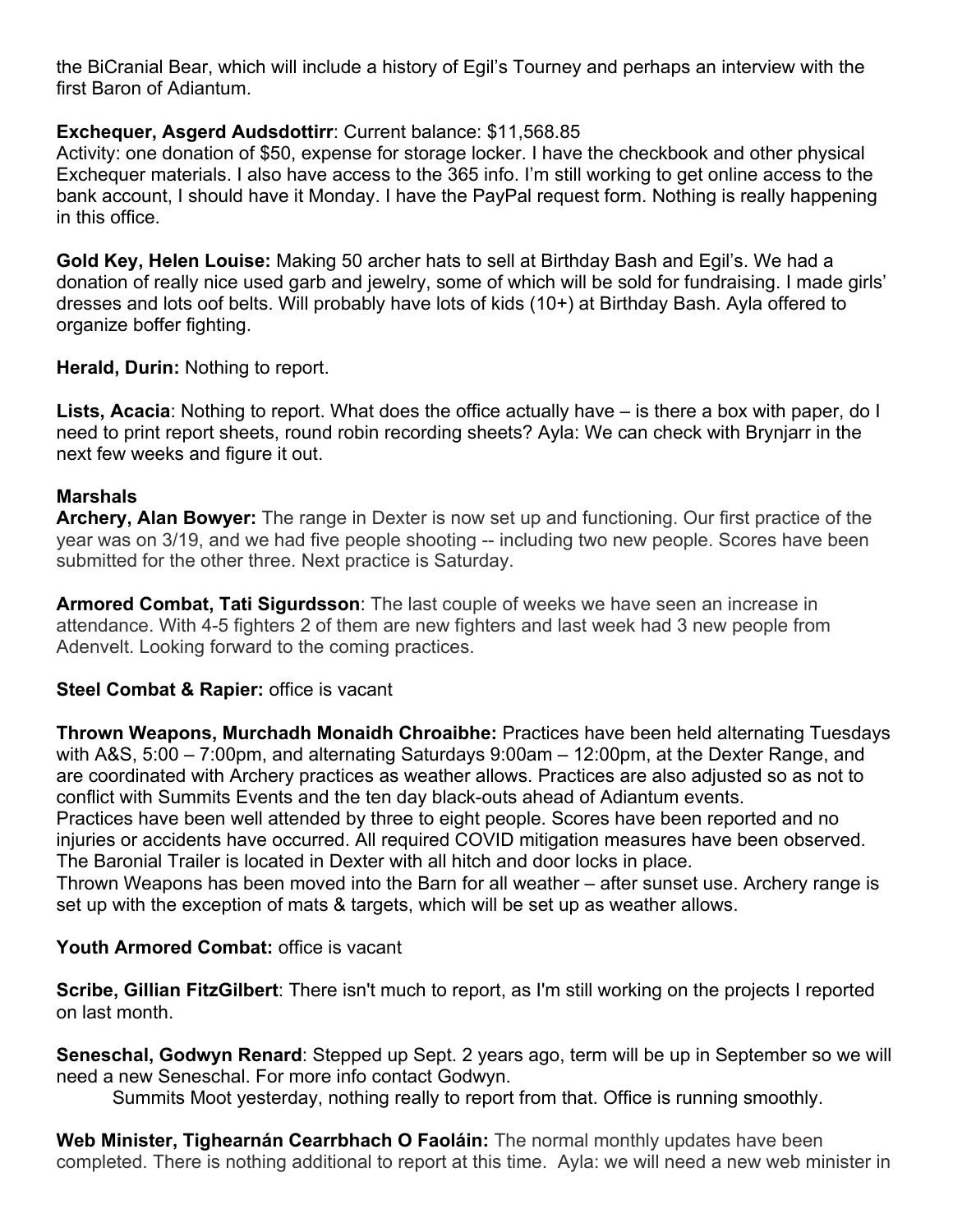June or July. The website is using Wordpress, and Tighearnan has some tools for building a visually attractive page.

**Social Media, Murchadh Monaidh Chroaibhe:** Facebook Page and Official Discussion Groups have been monitored daily, with events and mandatory postings submitted as requested. No violation of SCA/An Tir Social Media policies noted. Official FB Page metrics:

**Ayla:** Have been doing on-line Council for about 3 years. Some want in-person back, some like online. Doing a hybrid Council would require a place with wifi and someone with the skills to make that happen. Would also like to do Baronial Bevvy again now that things are loosening up. Godwyn has a projector and web cam but we'd need a place and someone to run it.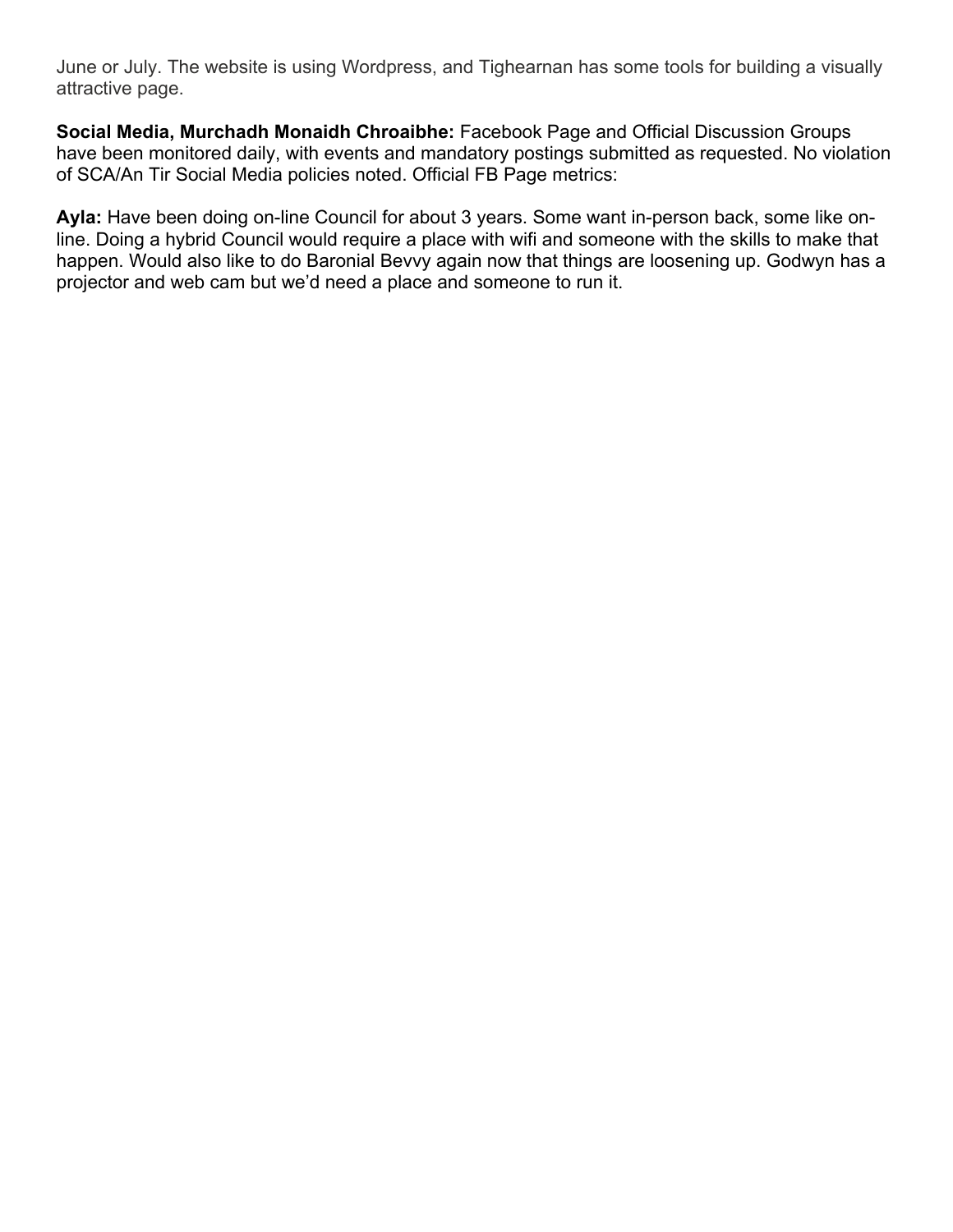